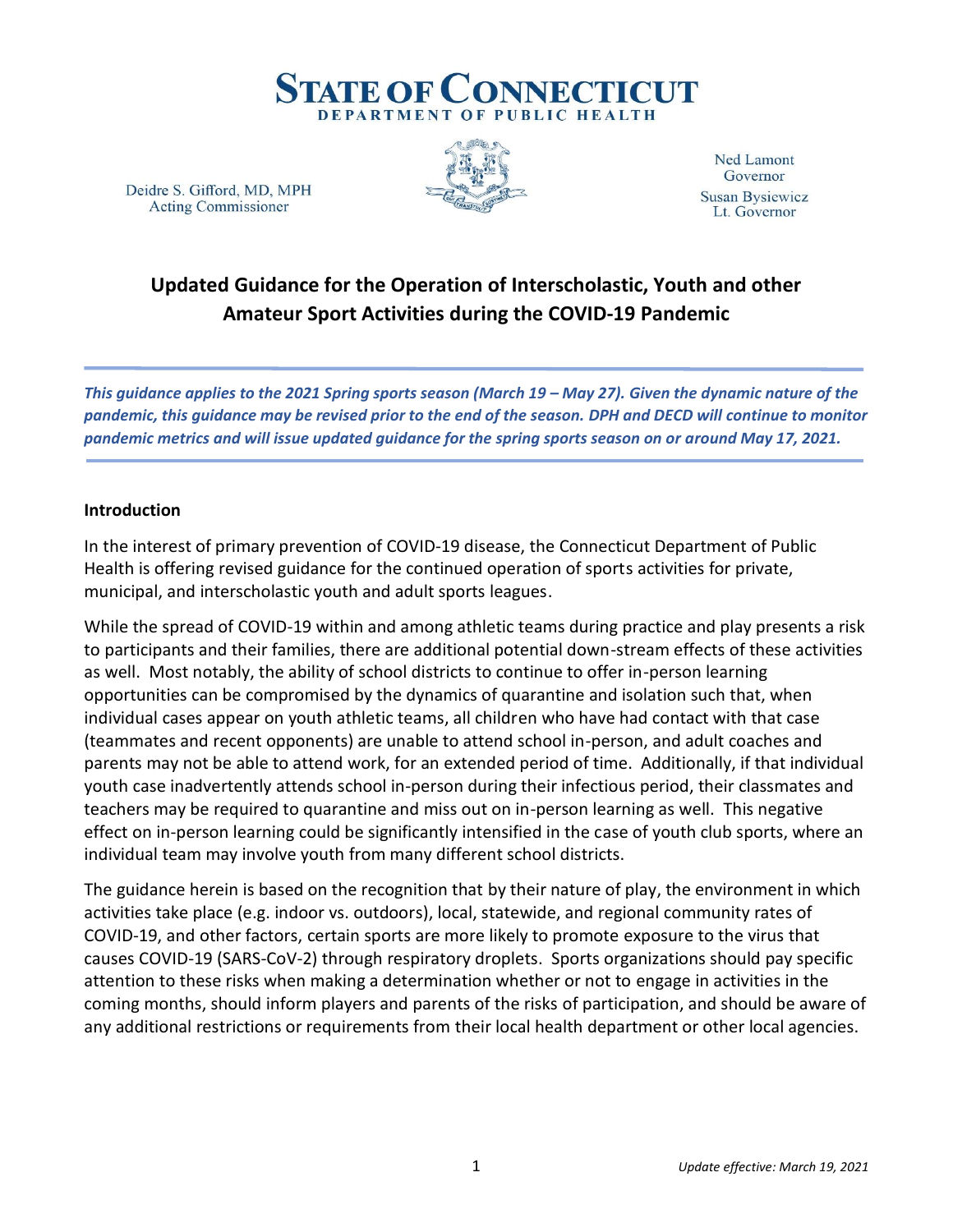## **Risk Categorization for Various Sports**

In developing previous versions of this guidance, DPH had relied on guidance for risk categorization of various sports published by the National Federation of State High School Associations (NFHS) Sports Medicine Advisory Committee<sup>1</sup>, to categorize individual and team sports, and the various activities common to all sports, according to their differential risk for the spread of COVID-19 among teammates, between teams, and in the wider community. As a national governing board for high school athletics, DPH believed that NFHS, and in particular their Sports Medicine Advisory Committee, was uniquely positioned and well-qualified to make these independent assessments of risk for various sports based on their training, knowledge, and experience with high school level athletics. While DPH still believes that the NFHS Sports Medicine Advisory Committee is best suited to make these independent assessment of variable risk, as of January 27, 2021 NFHS has indicated that it "no longer endorses the use of the tiered 'Potential Infection Risk by Sport'".<sup>2</sup> Instead, NFHS recommends that local decisionmakers strongly consider five separate factors in assessing the potential for COVID-19 transmission related to high school athletics:

- 1. COVID-19 rates of participants in any given sport are directly proportional to prevailing community disease rates.
- 2. Participants in non-contact sports show lower rates of COVID-19 than contact sports.
- 3. Participants in outdoor sports show lower rates of COVID-19 than indoor sports.
- 4. Face mask use while participating in indoor sports results in COVID-19 rates comparable to the rates found in outdoor sports.
- 5. The great majority of sports-related spread of COVID-19 does not appear to occur during sports participation, but from social contact. [*Public health precautions*] must continue to be emphasized in the locker room, on the sidelines, and while traveling, dining and interacting in the community.

Similarly, the Centers for Disease Control and Prevention (CDC) recommends consideration of several different variables in assessing the potential risks for COVID-19 spread. With regards to differentiating the variable risk for individual sports in relation to the transmission of COVID-19 and resulting downstream effects, DPH believes the most important of the considerations offered by CDC include:

- Community levels of COVID-19
- Level of intensity of activity
- Physical closeness of players
- Length of time that players are close to each other or to staff
- Setting of the sporting event or activity
- Size of the team
- Ability to engage in physical distancing while not actively engaged in play (e.g., during practice, on the sideline, or in the dugout)

<sup>1</sup> [https://www.nfhs.org/media/3812287/2020-nfhs-guidance-for-opening-up-high-school-athletics-and-activities-nfhs](https://www.nfhs.org/media/3812287/2020-nfhs-guidance-for-opening-up-high-school-athletics-and-activities-nfhs-smac-may-15_2020-final.pdf)[smac-may-15\\_2020-final.pdf](https://www.nfhs.org/media/3812287/2020-nfhs-guidance-for-opening-up-high-school-athletics-and-activities-nfhs-smac-may-15_2020-final.pdf)

<sup>2</sup> [https://www.nfhs.org/media/4295118/nfhs-smac-statement-on-risk-of-covid-19-during-high-school-sports-january-27-](https://www.nfhs.org/media/4295118/nfhs-smac-statement-on-risk-of-covid-19-during-high-school-sports-january-27-2021-final.pdf) [2021-final.pdf](https://www.nfhs.org/media/4295118/nfhs-smac-statement-on-risk-of-covid-19-during-high-school-sports-january-27-2021-final.pdf)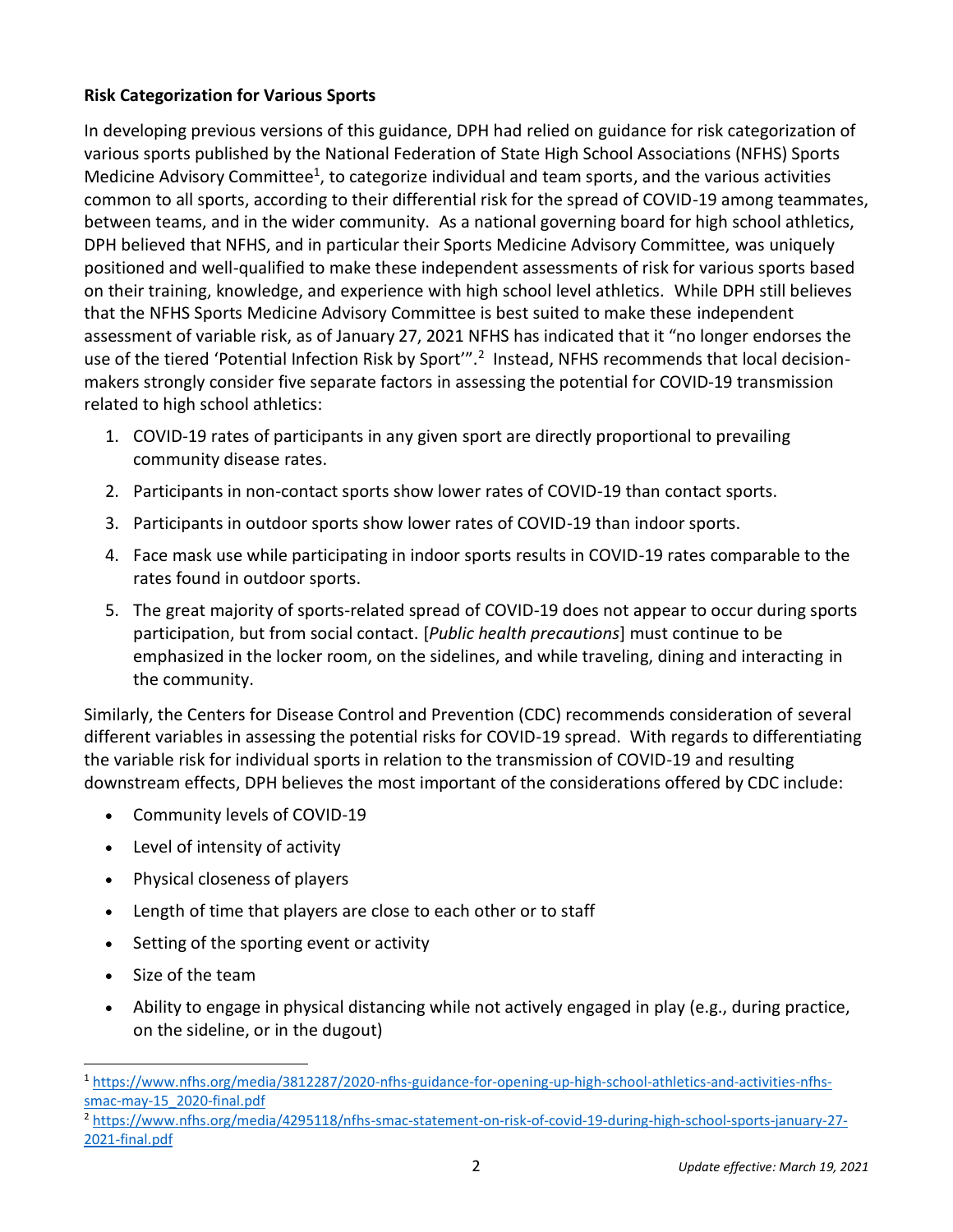Rather than relying on simplified and rigid "risk categories" to singularly define individual sports, both NFHS and CDC recommend considering the overall risk of participation in athletic activities to be a continuum represented by many different variables, some of which can be mitigated to affect the overall risk profile of a particular sport or activity. Both NFHS and CDC also recommend that athletic organizers pay special attention to COVID-19 case and test positivity rates locally and in surrounding communities, as higher baseline or rapidly increasing community rates may be indicative of increasing risk associated with group activities such as athletics.

| <b>Lowest Risk</b>                                                        | <b>Risk Considerations</b>  | <b>Highest Risk</b>                                                             |
|---------------------------------------------------------------------------|-----------------------------|---------------------------------------------------------------------------------|
| Non-contact sports                                                        | <b>Frequency of contact</b> | <b>Contact occurring</b><br>on every play                                       |
| Very infrequent contact<br>within 6 ft. of others                         | <b>Duration of contact</b>  | <b>Extended direct</b><br>contact throughout                                    |
| Equivalent to at rest<br>(e.g. standing/walking)                          | <b>Intensity of contact</b> | Direct contact,<br>forceful exertion<br>(e.g. tackling, grappling)              |
| <b>Outdoors</b>                                                           | <b>Environment</b>          | <b>Indoors</b>                                                                  |
| Individual competitors,<br>small teams<br>(e.g. golf, tennis, gymnastics) | <b>Size of teams</b>        | Many competitors at<br>once, very large teams<br>(e.g. football, soccer, track) |
| Small group conditioning,<br>non-contact skill building                   | <b>Type of activity</b>     | Contests between more<br>than 2 teams and/or<br>different geographic areas      |

## **COVID-19 Mitigation Strategies**

There are several strategies that can be implemented to impact the Risk Considerations listed in the table above. The ability to operationalize and ensure compliance with appropriate mitigation strategies is an important factor that should be considered and applied to decision-making for various sports. DPH continues to recommend that youth sports organizations thoughtfully consider and discuss with participant families any changes to the way sports have traditionally operated across different age groups prior to instituting those changes for their athletes. After those discussions have taken place, we advise that if organizations or participant families feel that the implementation of, and consistent compliance with, the COVID-19 protective measures presented in this guidance document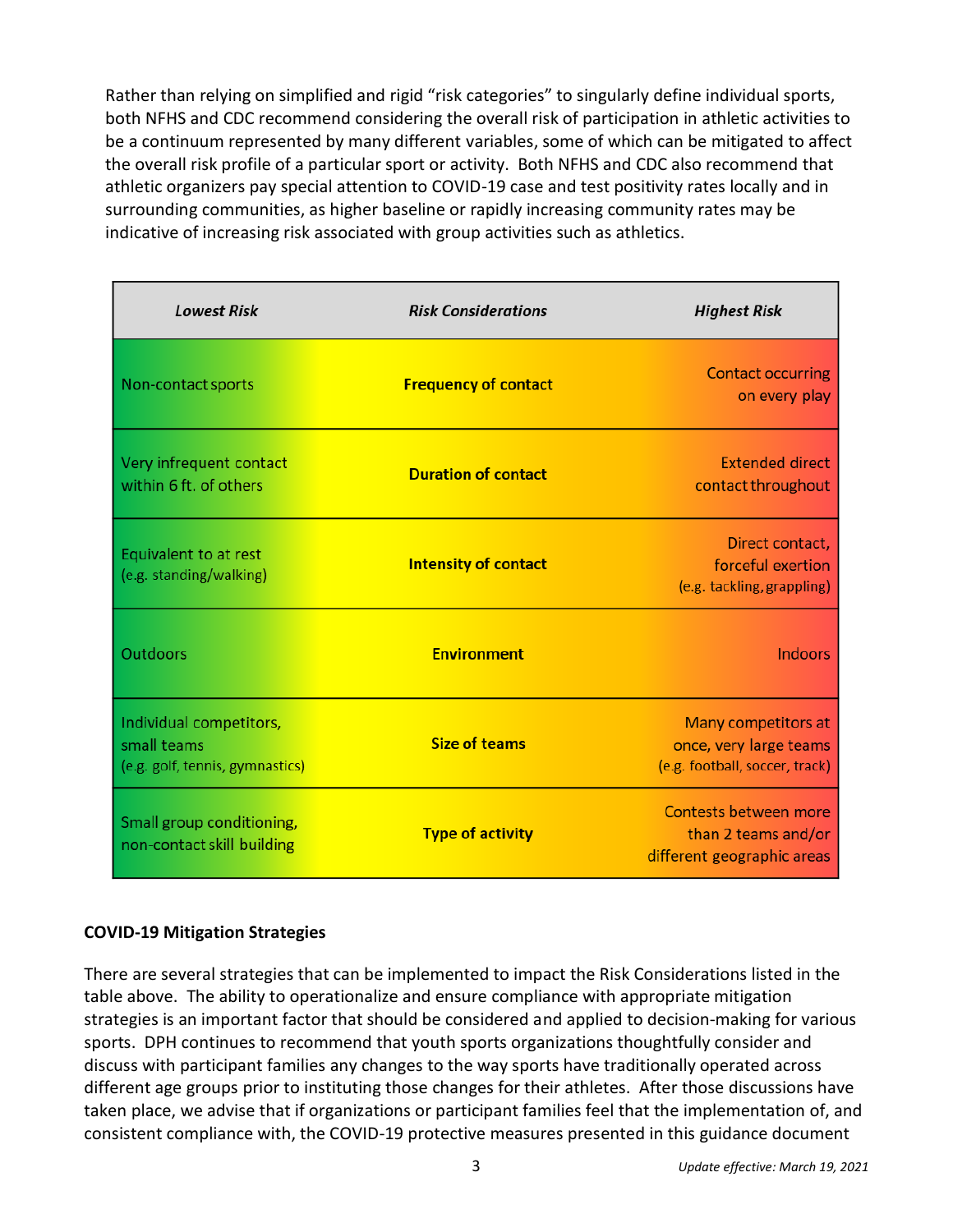are impractical, unadvisable, or undesirable for any reason, then participation in those activities by individual participants, or the organization as a whole, continue to be postponed until the requirements for the use of mitigation strategies changes.

The continuation of athletic activities by any sports organization, team, or individual is predicated on timely and complete participation in contact tracing activities initiated by the state or local health contact tracing teams. In addition, any athletic activities occurring indoors or in outdoor settings where activities involve frequent close contact between participants must include the use of appropriate mitigation strategies (such as mask wearing) to help lower the risk to participants from COVID-19. To help facilitate compliance with mitigation strategies and communicate expectations to participants and their families, school **Athletic Directors, athletic club organizers, and facility operators** should:

- − develop and implement **specific written protocols** for the COVID-19 prevention strategies to be used during practices and contests
- − provide those complete written protocols, along with a **point-of-contact**, to the appropriate local health department prior to the commencement of activities
- − check with municipalities and private facility operators regarding any additional restrictions for the use of their indoor or outdoor spaces. Details regarding the operation of athletic facilities can be found on the DECD website. $3$
- − **educate coaches and parents** about the risks of COVID-19 spread during athletic activities and the need for strict compliance with protocols, including requirements for quarantine/isolation of cases and close contacts
- − keep **detailed rosters** of participants for all practices and games with appropriate contact information and make that information available to health officials upon request for the purposes of contact tracing
- − stress the importance of information-sharing with health authorities performing contact tracing and make it clear to coaches and participant families that **cooperation with contact tracing is a requirement** of participation with their athletic organization
- − consider **specific rule changes** designed to **reduce the frequency, intensity, and duration of contact** between participants

## **Mask Wearing**

Any athletic activities occurring indoors, as well as those occurring outdoors that involve frequent close contact between participants, require the use of a mask that completely covers the nose and mouth, and that is worn directly on the face (i.e. not attached to a helmet or other equipment), at all times, including during active play. This requirement applies to all participants, coaches, officials, spectators, and any other individuals associated with athletic events.

<sup>3</sup> [https://portal.ct.gov/-/media/DECD/Covid\\_Business\\_Recovery-Phase-2-1/Sports\\_FitnessCenters-\\_C12\\_V101192021.pdf](https://portal.ct.gov/-/media/DECD/Covid_Business_Recovery-Phase-2-1/Sports_FitnessCenters-_C12_V101192021.pdf)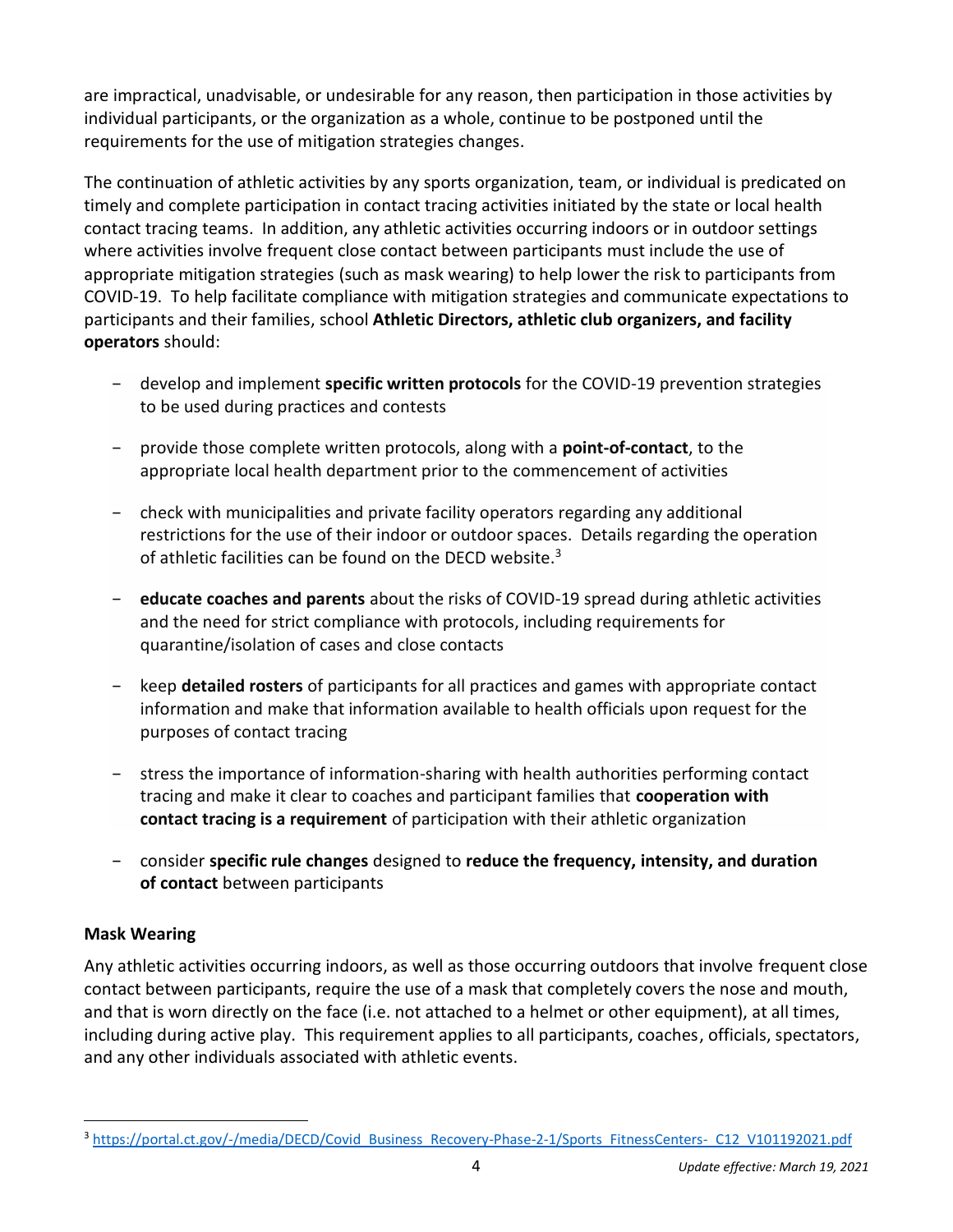DPH feels that the use of masks during athletic and other activities for "source control" (that is, to control the spread of respiratory droplets from the mouth and nose of the wearer) is necessary to protect participants, their families, and their school communities against the increasing risk of COVID-19 infection. Of note, the latest guidance from the American Academy of Pediatrics (AAP) recommends that youth athletes wear cloth face coverings when they are on the sidelines, in the locker room, and traveling as well as during group training and active competition (except in pools, during active wrestling competitions, and while using certain gymnastics apparatus).<sup>4</sup> The statement from AAP indicates that the coverings have been shown to be well-tolerated during exercise and can effectively prevent the spread of the virus that causes COVID-19. As with any COVID-19 mitigation strategy, if organizations or participant families feel that the use of masks during any athletic activities is either impractical, unadvisable, or undesirable for any reason, then those activities should be postponed until the requirement for mask use is no longer in place.

## **Quarantine Requirements**

Recently, the Centers for Disease Control and Prevention (CDC) published new risk-based guidance and procedures for shortening the required quarantine period for individuals identified as close contacts of a known COVID-19 case. As a result, DPH has revised its guidance as well to include options for reducing quarantine periods in some situations from the traditional 14 days. However, both CDC and DPH have made clear that the ability to end quarantine prior to 14 days is conditioned on a person's ability to continue with daily COVID-19 symptom screening and continuous mask use when outside of the home, as well as the necessity of avoiding gatherings with people who are not in their immediate household, who are over 65 years old, or who have medical conditions that place them at increased risk for COVID-19. This would preclude gathering with other athletes for engagement in team sports prior to completion of a full 14-day quarantine period. As such, regardless of whether a shortened quarantine period allows individuals to engage in daily activities prior to completing a full 14-day postcontact period of separation, athletes, coaches, officials, and other participants should not be allowed to engage in athletic activities until at least 14 days after their quarantine period begins.

# **Return-to-Play after COVID-19 Infection**

Although the symptoms and disease course of COVID-19 in younger people appear on average to be somewhat milder than those of older individuals, there is the potential, and documented cases, of severe disease complications in people of all ages. Furthermore, the long-term health effects and impacts on organ systems function resulting from even mild or asymptomatic COVID-19 disease is still unknown, although there have been some studies implicating blood clotting and cardiac effects as potentially under-recognized longer-term sequalae. As such, DPH recommends that health screening and clearance requirements for allowing athletes to begin a phased return to activities after COVID-19 infection should incorporate the American Academy of Pediatrics' (AAP) guidance for return-to-play and include specific cardiac evaluations.<sup>4</sup>

# **Out-of-State Competition**

Teams or individuals traveling outside of Connecticut for more than 24 hours for the purposes of engaging in athletic competition should follow the CDC guidance for *Travel during COVID-19*. 5 This

<sup>4</sup> [https://services.aap.org/en/pages/2019-novel-coronavirus-covid-19-infections/clinical-guidance/covid-19-interim](https://services.aap.org/en/pages/2019-novel-coronavirus-covid-19-infections/clinical-guidance/covid-19-interim-guidance-return-to-sports/)[guidance-return-to-sports/](https://services.aap.org/en/pages/2019-novel-coronavirus-covid-19-infections/clinical-guidance/covid-19-interim-guidance-return-to-sports/)

<sup>5</sup> <https://www.cdc.gov/coronavirus/2019-ncov/travelers/travel-during-covid19.html>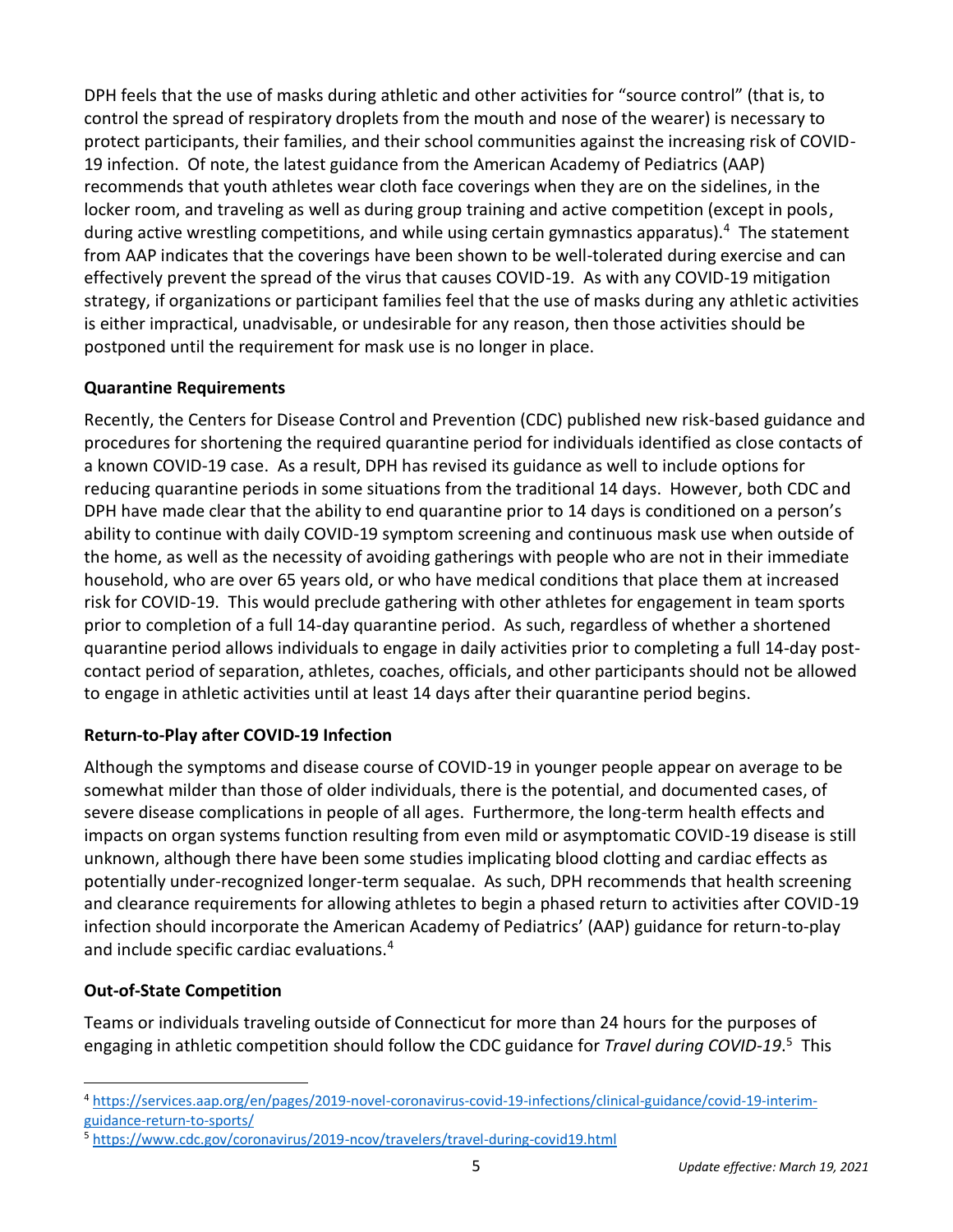includes (but is not limited to) quarantining at home for a full 7 days upon returning *and* getting a COVID-19 antigen or PCR test between days 3-5 **or** quarantining for a full 10 days upon return without testing. Students should not return to school or other activities outside the home prior to the completion of the full quarantine period regardless of a negative test result and should continue to remain away from school and other activities if they have any symptoms of COVID-19.

#### **Recommendations for Spring 2021 Interscholastic, Club, and Recreational Athletic Activities**

In the absence of independent assessments of risk from national governing bodies like the National Federation of State High School Associations (NFHS), DPH has made the following assessments for the risk of COVID-19 spread on the basis of the contact characteristics, environment, and other aspects of practice and play for individual sports, with significant input from the Connecticut Interscholastic Athletic Conference (CIAC), the Connecticut State Medical Society's Committee on the Medical Aspects of Sports, the Connecticut chapter of the American Academy of Pediatrics, the Yale University School of Public Health, as well as the most recent guidance and statements from NFHS and CDC. The continued operation of youth and amateur sports in Connecticut is based on the expectation that community case rates across our state will continue to steadily decline throughout the Spring months. As such, at this time DPH recommends the following strategies be used in addition to all routine and broadly applied COVID-19 risk mitigation strategies, based on the risk levels associated with individual sports and activities:

- Sports that by their design and nature of play involve **frequent face-to-face direct contact with high exertion** among participants (e.g. traditional *11-v-11 football* with offensive/defensive line play, *martial arts* sparring/grappling, *rugby*, and *wrestling)* should implement the following additional mitigation strategies both indoors and outdoors:
	- − **Mask wearing** (multi-layer completely covering the nose and mouth and worn directly on the face) by all participants, including during active competition. Officiating guidance should be revised to allow for stoppages to address and correct the placement of masks that are displaced during competition. Specifically for wrestling, where the American Academy of Pediatrics has advised against mask wearing during competition due to the potential choking risk, DPH recommends that masks continue to be used during all practice-related activities but can be removed when an athlete is actively engaged in a wrestling contest (i.e. at a match or meet). Masks should be kept in place prior to the beginning of the match and replaced immediately after the match has ended.
	- − **Limiting contests** to 2 teams only and involve teams that are closely associated geographically.
	- − **Cohorting** of athletes during practices to minimize the number of students requiring quarantine in the event a positive test result for an athlete or coach is found in any given week.
	- − **Enhanced education and communication** with participant athletes and their families regarding the risks associated with COVID-19, the increased potential for spread of potentially infectious respiratory droplets among players engaged in athletic activities involving repeated face-to-face close contact with exertion, the resulting downstream impacts on in-person learning in the event a positive case is identified within a team or with an opponent, and acknowledgement of the safety risks that may be associated with the mitigation strategies in use during these activities.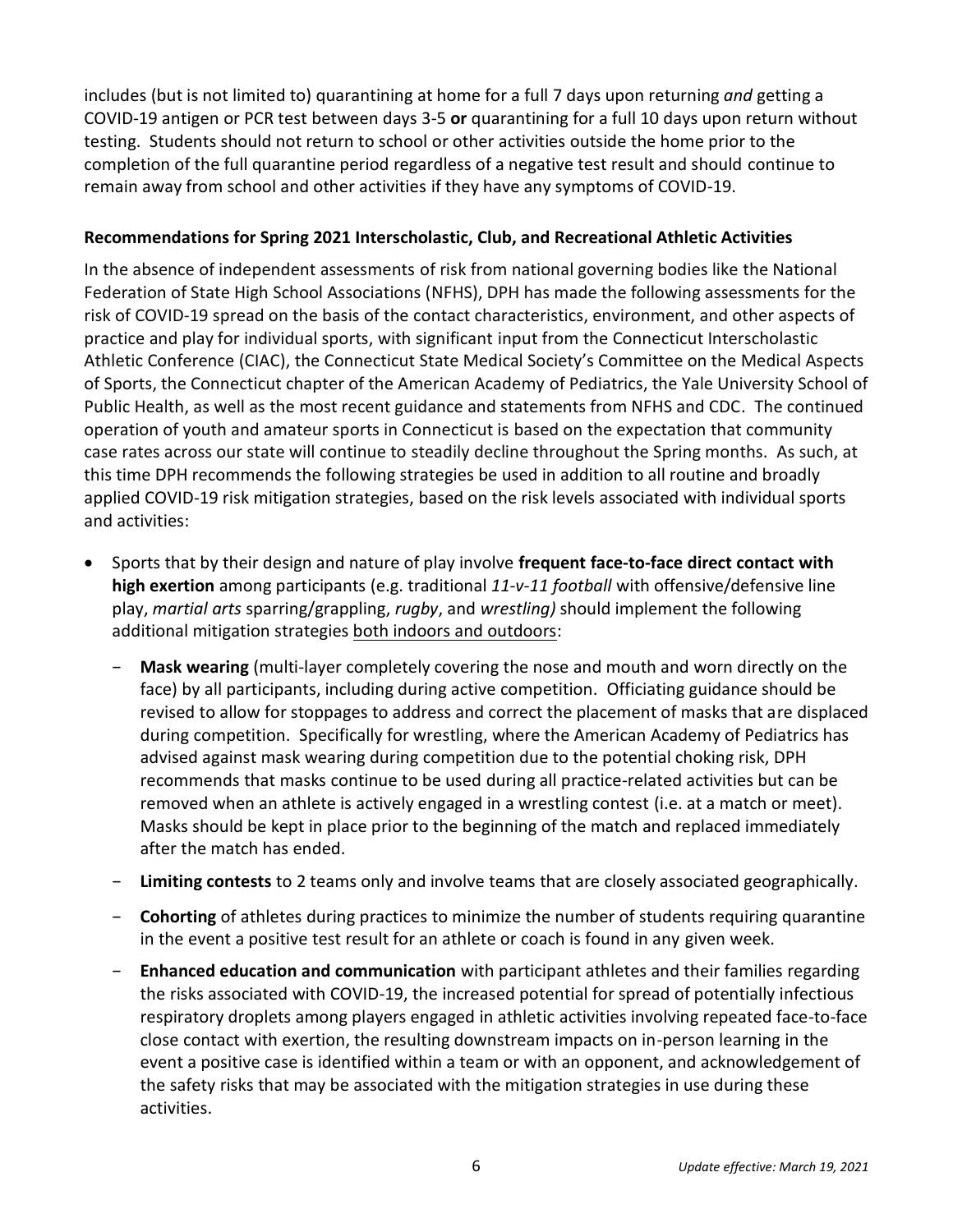- Sports that by their design and nature of play involve **intermittent direct contact and/or contact with more moderate exertion** among participants, that is generally not face-to-face (e.g. *basketball*, *cheerleading*, *crew*, *dance teams*, *field hockey*, *7-v-7/flag/touch football*, *ice hockey*, *boys lacrosse*, *girls lacrosse*, *soccer*, *ultimate frisbee*, and *volleyball)* should implement the following additional mitigation strategies for all indoor activities and should consider adopting them for all outdoor activities as well:
	- **Mask wearing** (multi-layer completely covering the nose and mouth and worn directly on the face) by all participants, including during active competition. Officiating guidance should be revised to allow for stoppages to address and correct the placement of masks that are displaced during competition.
	- **Cohorting** of athletes during practices to minimize the number of students requiring quarantine in the event a positive test result for an athlete or coach is received in any given week.
	- **Rule changes** should be implemented to reduce the number, frequency, duration, and intensity of close contacts among participants to the extent feasible. Examples include directing officials to call games "tighter" to reduce contact, revising or eliminating "face-offs" in boys lacrosse, reducing the amount of lifting and acrobatics involved with cheer and dance teams, and others.
- Sports that by their design and nature of play involve **infrequent direct contact and/or contact with low exertion** among participants (e.g. *baseball*, *cross country*, *fencing*, *softball*, *track and field*, and *tennis (doubles))* should implement the following additional mitigation strategies for indoor activities, and should consider adopting them for outdoor activities as well, in certain situations where close contact could be expected (e.g. home plate areas, group starting lines, etc.):
	- **Mask wearing** (multi-layer completely covering the nose and mouth and worn directly on the face) by all participants, including during active competition. It is strongly advised that, at a minimum to protect the catcher, the home plate umpire should be masked and batters should be masked until they reach base safely during active baseball/softball competition. Mask wearing is still required at times when not actively competing and close contact with others could be expected (i.e. in bench/dugout areas, in spectator areas, during warm-up exercises, when traveling with others outside of your household, during team meetings, etc.).
	- **Cohorting** of athletes during practices to minimize the number of students requiring quarantine in the event a positive test result for an athlete or coach is received in any given week.
- Sports and associated activities where the nature of play is such that two or more athletes would be expected to have **no direct contact and/or only rare contact within 6 feet** (e.g. *cheer/dance (specifically during tumbling runs and acrobatics)*, *individual dance routines*, *golf*, *gymnastics*, *swimming/diving*, and *tennis (singles)*) do not require mask wearing during active competition either indoors or outdoors. However, face coverings should still be worn at all times by individuals not actively engaged in competition indoors and at times and in settings where close contact with others could be expected outdoors (i.e. in bench/dugout areas, in spectator areas, during warm-up exercises, when traveling with others outside of your household, during team meetings, etc.).

DPH agrees that there are real and significant benefits of athletic activity for physical and mental health and well-being for both children and adults. However, not all sports are equal in their potential